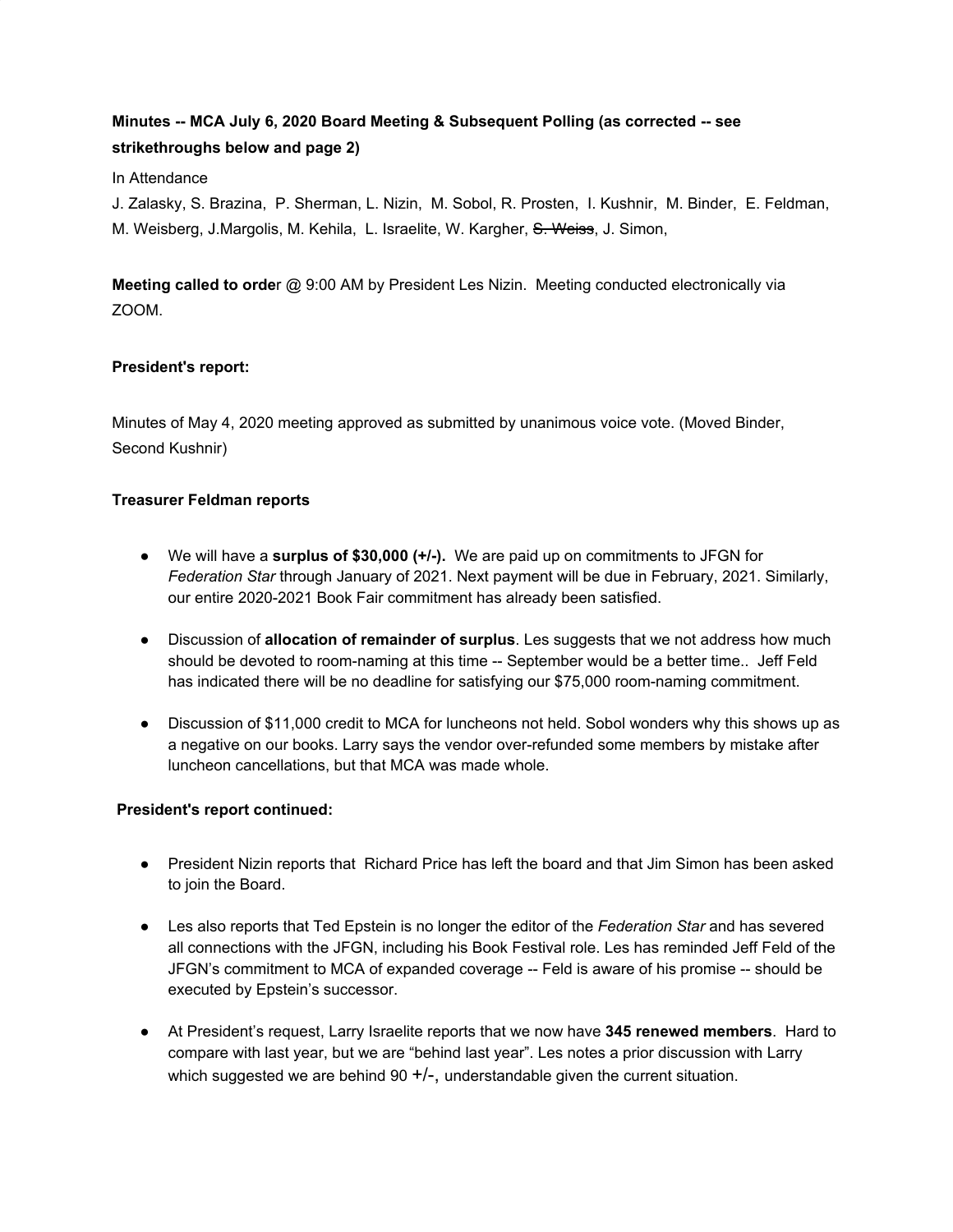- President Nizin wonders what we should do with/to **non-renewing members**. Larry Israelite says people will continue to receive program updates, but will not be eligible to register for events. How best to remind? Max Weisberg suggests sending a formal invoice. Sobol notes that WCA removes non-payers from all mailing lists. Les believes those who don't receive e-blast will wonder why and contact somebody. But only 60% of members open mail.
- Discussion of **virtual events operated in conjunction with other organizations** and impact on membership. Michael Sobol believes all organizations are going after the same speakers, so Michael suggested the collaboration on Zoom events. Has worked well so far (travelogue went from 30 participants when it was MCA only, to 120 after WCA got involved.). Wayne Kargher suggests that we need to know how many members are Naples "residents". Larry Israelite will work at coming up with a partial answer.
- Steve Brazina wonders "**is more & more Zoom is a better thing**" (he wonders about overlap & that organizations we partner with will solicit our members for \$ and memberships)? Richard Prosten wonders if so many programs being listed simultaneously will create an "overload" that can cause readers to pay less attention to the material. Larry Israelite sees offering as many programs as possible as a good thing. Michael Sobol agrees with Prosten and cites the JFGN e-blast of this day (July 6) as an example of too much material. Larry says the joint programming will go away "once this all goes away".
- Nizin moves, Larry seconds motion that **"During this period of pandemic, we open up the MCA to cooperation with other organizations (on a case by case basis) for joint virtual programming".** Approved.
- **● Officer vacancy.** Les notes a vacancy in the office of 2nd Vice President. By-laws require the Board to fill that vacancy. Les moves that Michael Sobol, at Michael's request, be elected 2nd v-p until next election. Sobol understands that in so doing, he will be giving up his currently elected office of 1st v-p. Upon his election there will be a vacancy in office of 1st v-p. Unanimous adoption/election.

As a result of this action, there is now a vacancy in office of 1st v-p. Les moves that **Jeff Zalasky be elected 1st v-p** until next election. Prosten second. Les has discussed the matter with Jeff who is amenable to the move. Unanimous adoption/election.

## **Report of 1st VP Sobol**

**Michael has retained "Sarge" to do a Dec. 20 presentation** similar to that at last year's "Candle Lighting', either virtually or at Temple Sholom. He's already accepted a \$500 deposit towards a \$3.000 performance fee. For MCA members only. Minimal charge possible. Kiddush type food only.